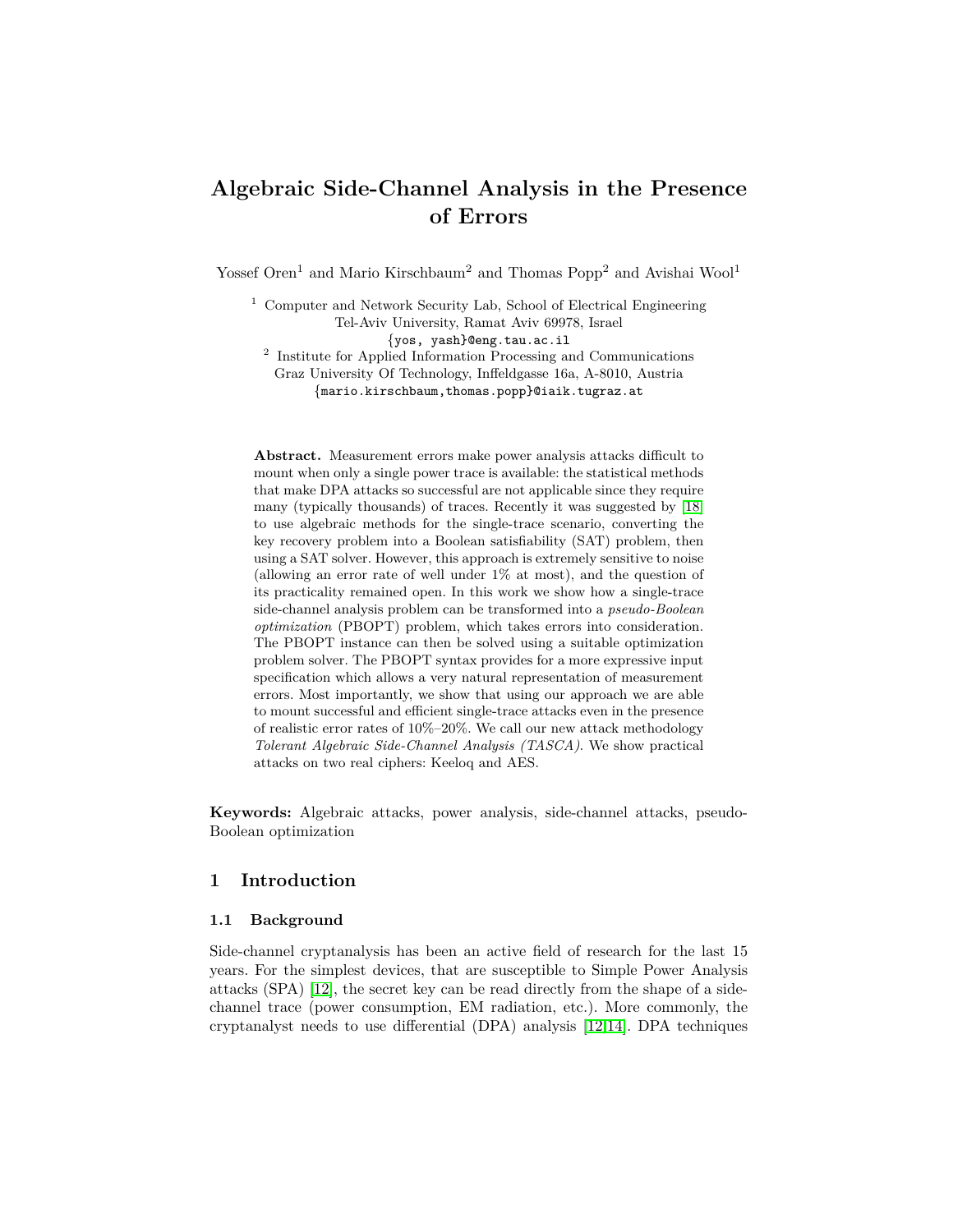typically require multiple traces, often hundreds or more, to overcome the measurement noise via signal processing and statistical estimation techniques. Obtaining all these traces places a significant burden on the attacker, and it is quite interesting to discover ways to extract the secret key data from a *single trace* from devices that are not susceptible to SPA.

Recently it was suggested by [\[18\]](#page-14-0) to separate the problem into two separate phases: the first phase is the *estimation phase*, where information is extracted from the power traces using signal processing techniques, while the second is the *key recovery phase*, where this information is processed to return cryptanalytically significant results. In particular, [\[18\]](#page-14-0) uses *algebraic methods* for the key recovery phase, converting the problem into a Boolean satisfiability (SAT) problem, then using a SAT solver. Algebraic cryptanalytic attacks using external solvers were first explored by Massacci and Marraro in [\[16\]](#page-14-3) in the context of conventional cryptanalysis. However, these attacks are difficult to apply directly to side-channel attacks, since the SAT representation of a cryptosystem and its side-channel measurements is extremely sensitive to noise — indeed [\[18\]](#page-14-0) were only able to solve problems with an error rate well under  $1\%$ , which is much lower than realistic noise on a single trace. Side-channel analysis using standard solvers was also suggested by [\[17\]](#page-14-4). Our goal in this paper is to demonstrate a more promising algebraic cryptanalysis approach, based on Pseudo-Boolean optimization, which is able to withstand much higher error rates.

Other non-algebraic methods have also been suggested for dealing with singletrace power analysis in the presence of noise. A side-channel attack using the Viterbi iterative algorithm [\[20\]](#page-14-5) for dealing with errors, first presented in the context of elliptic-curve operations in [\[11\]](#page-14-6), is one example.

#### **1.2 Causes of Errors in Side-Channel Information**

The side-channel information emitted by a cryptographic device is an analog high-frequency signal that is measured with a suitable instrument. In case of the power consumption side-channel, the logic cells in the digital circuit draw power from the supply according to their state and activity. This instantaneous power consumption signal is measured with an oscilloscope. The measurement process includes an analog-to-digital conversion of the sampled values. On their way from the logic cell to the oscilloscope's digital output, the power values are influenced by all kinds of physical effects and other signals. These influences are commonly denoted as *noise.* This noise can cause *decoding errors* when trying to estimate the original power consumption of the logic cell.

The overall noise that is present in measured power traces can be divided into electronic noise, quantization noise, and switching noise. Electronic noise is present in every measurement in practice. It includes the noise that occurs in conductors (e.g. thermal noise) and semiconductors (e.g. generation-recombination noise). Furthermore, sources of electronic noise are the conducted and radiated emissions from all components that are part of the control and measurement setup and from external components that operate in the vicinity of the measured cryptographic device. These components include the supply unit that powers the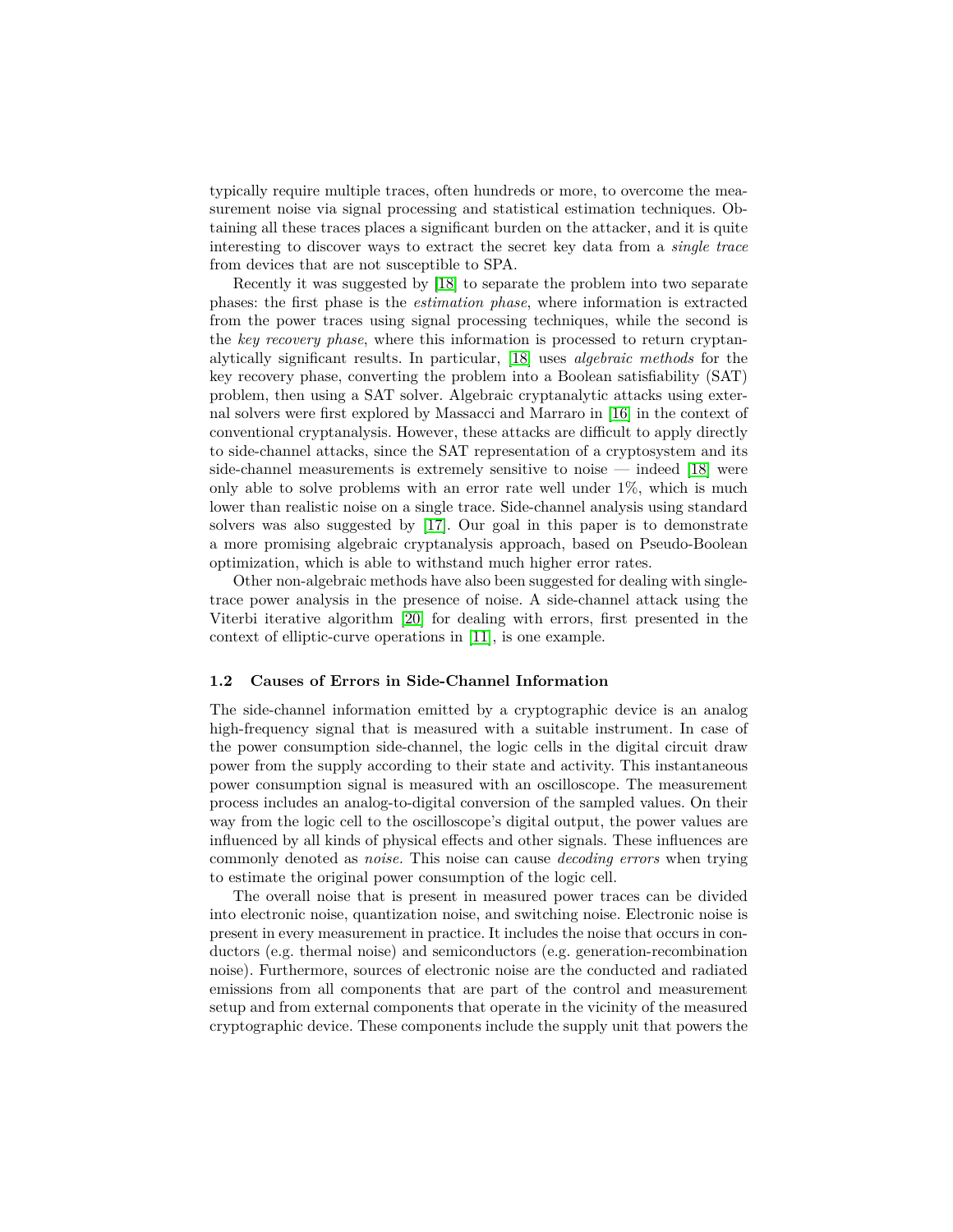device and the oscilloscope. Another important source of electronic noise is the clock generator that supplies the digital circuit in the cryptographic device with the clock signal. Due to its typical rectangular shape, this signal contains highfrequency components that also influence the measured power values.

The digital oscilloscope contains another source of noise. The analog-todigital conversion process that it performs introduces small errors in the measured values. The effect of these errors can be modeled as noise in the measured signal, commonly called *quantization noise*. The higher the resolution of the oscilloscope, the lower is the amount of quantization noise.

The third main type of noise is switching noise. Besides the power consumption of the logic cells we are interested in, typically also other cells contribute to the total power consumption value at a specific point in time. The power signals from these other cells are denoted as switching noise. The main parameters of the control and measurement setup that influence the amount of switching noise for a specific point in time are the bandwidth of the power measurement system and the clock frequency. The lower the bandwidth of the measurement path the more the distinct power consumption signals of individual logic cells get blurred together and the amount of switching noise increases. A higher clock frequency can also have such an effect[\[14\]](#page-14-2).

#### **1.3 Contributions**

Our key observation is that a SAT representation does not offer a very convenient or efficient method to deal with errors in side-channel information. Instead, we suggest casting the problem in the more expressive language of non-linear *pseudo-Boolean optimization* (PBOPT).

A PBOPT representation offers several properties that are suitable for singletrace side-channel attacks in the presence of errors: (a) A side-channel measurement is typically the Hamming weight *w* of some hardware feature: this is naturally represented by equating a sum of state bits to the *integer w* – in contrast, representing integers in a SAT instance is quite awkward; (b) It is straight-forward to add variables representing error quantities to the side-channel equations; (c) Unlike a SAT, that is basically a decision ("yes/no") problem, a PBOPT instance includes an objective function, and the solver finds a solution that minimizes this objective.

Luckily, PBOPT offers more than a convenient representation formalism. Research on non-linear pseudo-Boolean equation solvers is a field which displays remarkable activity, and even has a highly-competitive yearly evaluation of solvers [\[15\]](#page-14-7). Thus, a PBOPT instance representing a single-trace side-channel attack with errors can actually be solved efficiently, leading to our new attack methodology: *Tolerant Algebraic Side-Channel Analysis (TASCA)*.

To demonstrate the viability of our TASCA approach, we mounted successful and efficient single-trace attacks, against real, fielded ciphers, even in the presence of realistic error rates of 10%–20%. We show a practical attack on the Keeloq system, and preliminary results on AES.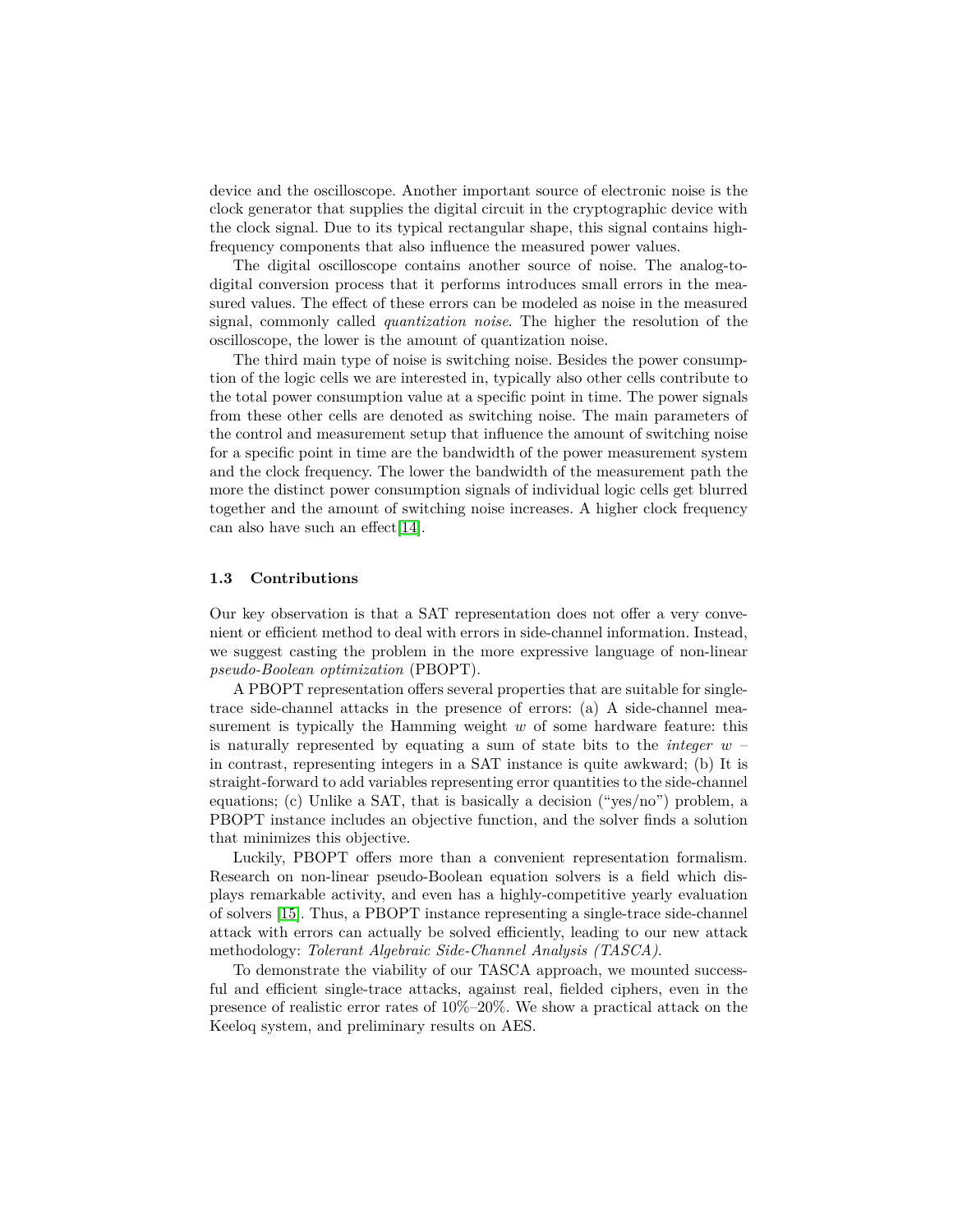**Organization:** The next section describes the basics of algebraic sidechannel attacks. Section [3](#page-5-0) describes our new *Tolerant Algebraic Side-Channel Analysis (TASCA)* approach. Section [4](#page-7-0) shows the effectiveness of TASCA against a power-simulated ASIC implementation of Keeloq, and Section [5](#page-11-0) shows preliminary results against a power-simulated 8-bit microcontroller implementation of AES-128. Section [6](#page-12-0) suggests some open problems. We conclude with Section [7.](#page-13-0)

## **2 Algebraic Side-Channel Attacks**

#### **2.1 General Structure of an Algebraic Attack**

As stated in [\[18\]](#page-14-0), the cryptanalytic problem needs to be transformed into a set of equations before being submitted to the equation solver. This equation set typically consists of a general description of the cryptographic algorithm, together with an assignment of any known inputs to the algorithm. If the equation set represents an algebraic side-channel attack, it will contain additional equations which describe the side-channel emanations of the system in addition to the standard known plaintexts and ciphertexts. Building on the results of [\[18\]](#page-14-0), we can assume that an errorless description of the side-channel data will lead to successful key recovery. However, such an equation set is very sensitive to noise: a single errored side-channel measurement will create an equation set that is either unsatisfiable, or is satisfied by the wrong key.

The equations are presented to the solver using the solver's problem description language. The authors of [\[18\]](#page-14-0) used a SAT solver which accepts its input in the form of conjugate normal form (CNF) SAT statements. As we shall see, we use the richer and more powerful pseudo-Boolean optimization representation.

#### **2.2 Naïve Methods of Dealing with Errors**

Assume that the vector *z* represents some side-channel information extracted from a certain cryptographic operation (for example Hamming weights or Hamming distances) under a certain key  $k_c$ , and that there exists some distance function  $d(k, z)$  which indicates how likely a given vector z is to be the result of the operation under a certain key *k*. As noted in the introduction, the raw side-channel measurement (or *trace*) in itself does not typically have the form of a vector of Hamming weights and must pass some preprocessing before being used. We consider this process, called *estimation*, external to the attack itself.

A typical way of implementing the distance function  $d(k, z)$  is to perform a power simulation of the cryptographic operation using a hardware model of the cryptographic device assuming the key *k*, obtain from this simulation a vector of simulated side-channel measurements *z<sup>k</sup>* and return the mean-squared error (or *L*<sup>2</sup> distance) of the two vectors:

$$
d(k, z) = \sum_{i} (z_i^k - z_i)^2
$$
 (1)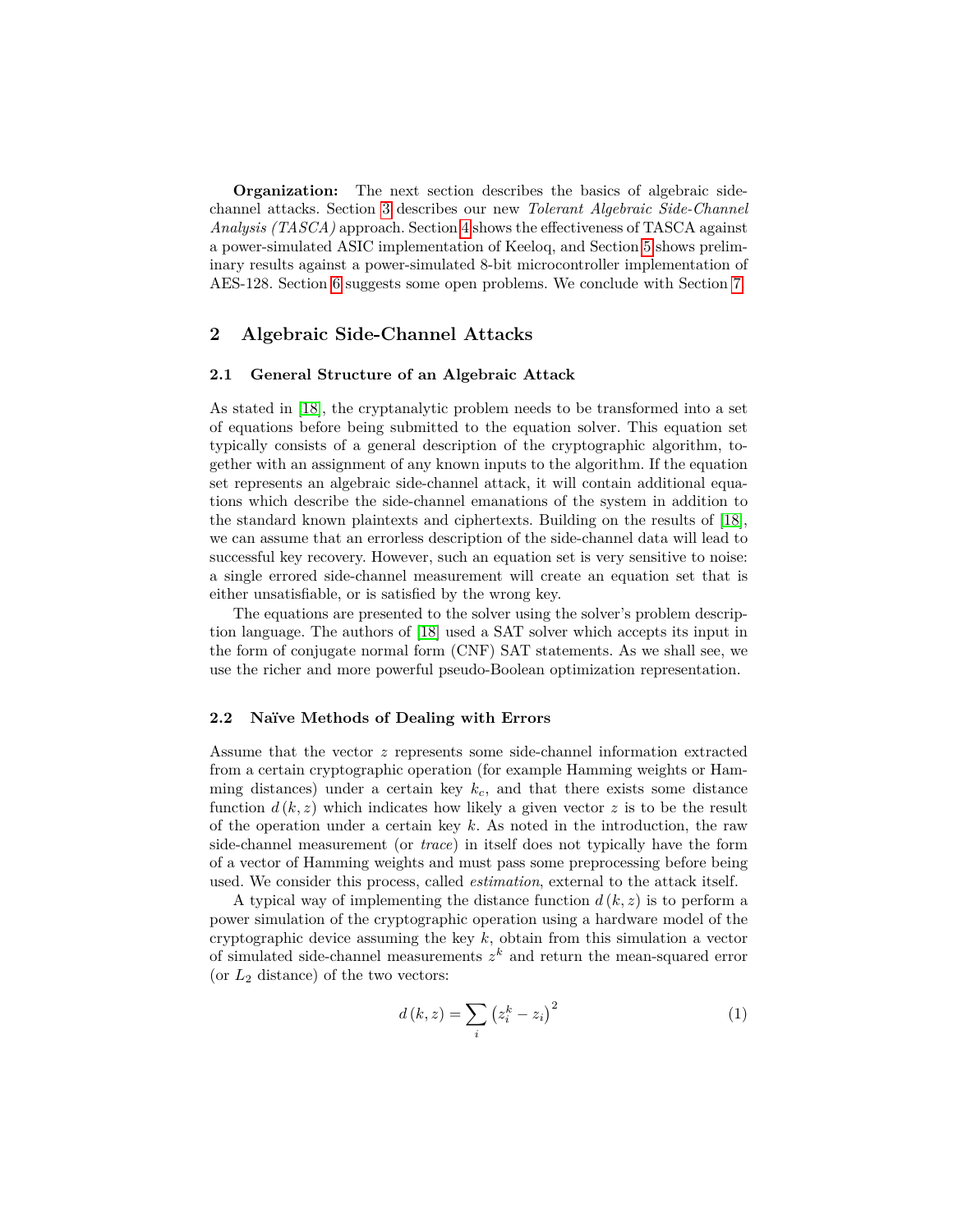We can assume that the measurement *z* was created from the "optimal" measurement  $z_c$  by the addition of some noise vector:

$$
z = z_c + e \tag{2}
$$

The magnitude of the vector *e* is defined by the noise model and the performance of the estimator. In this paper we assume a moderately effective estimator and limit our discussions to cases in which the maximum amplitude of  $e$  is  $\pm 1$ bits in each measurement. An estimator is a *hard estimator* if its outputs are discrete symbols without any confidence information. Under our assumptions the hard estimator will always have a measurement error of either -1, 0 or 1 bits. We can now quantify the errors by considering only *Perr*, the probability that *e* is nonzero in a given location.

We will now describe several well-known ways of attempting to identify and eliminate noise in decoding problems.

**Random Subset Decoding** If  $P_{err}$  is very low, we can try to sample a random subset of measurement locations. If by chance none of the measurements are errored, we can attempt to recover  $k_c$  from the sample and verify its correctness using trial decryption. Assuming a vector with an i.i.d. probability of hard error of *Perr*, the probability that a set of *m* indices will contain no errors is  $(1 - P<sub>err</sub>)<sup>m</sup>$ . If we assume, for example, that  $P<sub>err</sub> = 0.01$  and that 128 indices are required for an attack to succeed, the overall probability of success is only 27%. For higher error probabilities this method quickly becomes impractical.

**Standard Algebraic Attack with Duplication** The algebraic attack presented in [\[18\]](#page-14-0) requires that the measured side-channel information contains no errors. In such a model, a variant of the random subset method can be used: instead of selecting a subset of the data, we can enumerate over all possible locations of errors in the measured data, then create many duplicate instances, each "fixing" the anticipated measurement errors in a certain location and then attempting to carry out an algebraic attack. All duplicate instances are then combined, while we specify to the solver that a single one of the instances needs to be satisfied. Let us assume for example that we have 128 side-channel measurements and we assume that at most 2 locations out of the 128 contain single-bit errors. In this case we can create  $\binom{128}{2}$  duplicate instances, each assuming the errors occurred at a certain pair of locations and "fixing" them. We then specify to the solver that only one out of all of the duplicate instances needs to be satisfied. While most of these duplicates will be unsatisfiable (or result in a wrong recovered key), in one of them the measurement error will indeed be cancelled out by our guess, leading to a successful key recovery. The duplication method is obviously only suitable for a very small amount of errors, since the number of additional instances grows exponentially with the amount of anticipated errors.

<span id="page-4-0"></span>**Iterative Methods** If the cipher uses the key bits sequentially (bit by bit) in the encryption or decryption process, an iterative Viterbi-like algorithm [\[20\]](#page-14-5),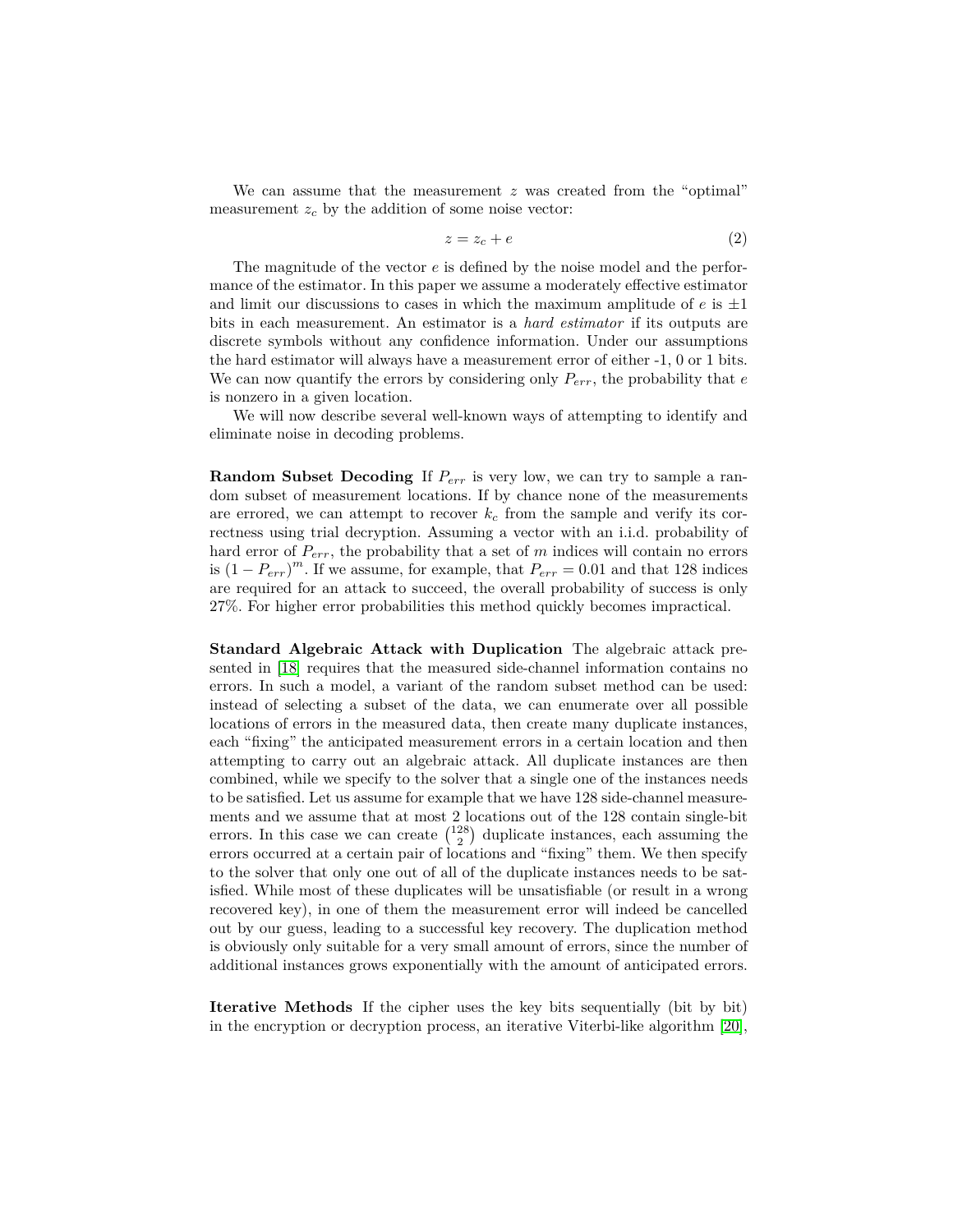which is described in detail in [\[11\]](#page-14-6), can be used to recover errors. The Viterbi algorithm's main parameter is its data structure size, which controls the number of key candidates the algorithm maintains during its operation. Letting this size approach 2*keysize*, we can treat the iterative algorithm's output as an effective ordering of all key candidates with increasing distance from the measured sidechannel information *z*. The index of the correct key candidate in this ordered list can be an indication of the effectiveness of the iterative approach for solving this specific problem.

The main disadvantage of the iterative method is that it operates in a greedy manner, and cannot return to a key candidate once it has been disqualified. Essentially, this limits the amount of usable side-channel data to a single use of each key bit. In addition, *diffusion* elements (such as the AES MixColumns operation) highly complicate the operation of iterative methods, since many state bits change almost simultaneously and affect every side-channel measurement.

# <span id="page-5-0"></span>**3 Handling Errors by Pseudo-Boolean Representation**

#### **3.1 Side-Channel Analysis as a Pseudo-Boolean Problem**

Before we present our approach, let us return to the fundamental problem of side-channel analysis, which can be described as follows:

Given the algorithmic description of a cryptographic algorithm, the physical power model of the device under attack and the side-channel measurements, output a key assignment for which the expected sidechannel information is as close as possible to the measured sidechannel information.

When written in the above form, it is clear to see that side-channel analysis is naturally represented as an **optimization problem:**

Find the **minimal** assignment to an **error vector** such that it is possible for the **cryptographic algorithm**, operating under a certain unknown **key** and in a certain **physical power model,** to produce the **measured side-channel information** affected by this error**.**

We call the class of attacks which performs cryptanalysis using an optimizer instead of a solver **Tolerant Algebraic Side-Channel Analysis (TASCA)**.

#### **3.2 An Introduction to Pseudo-Boolean Optimizers**

The field of pseudo-Boolean optimization (PBOPT) problems is a special case of integer programming problems [\[5\]](#page-14-8). Stated informally, a PBOPT instance consists of an *objective (goal) function* and a series of *inequality constraints*, both of which are defined over some set of Boolean variables. A solution to the PBOPT instance must satisfy all inequality constraints while minimizing the objective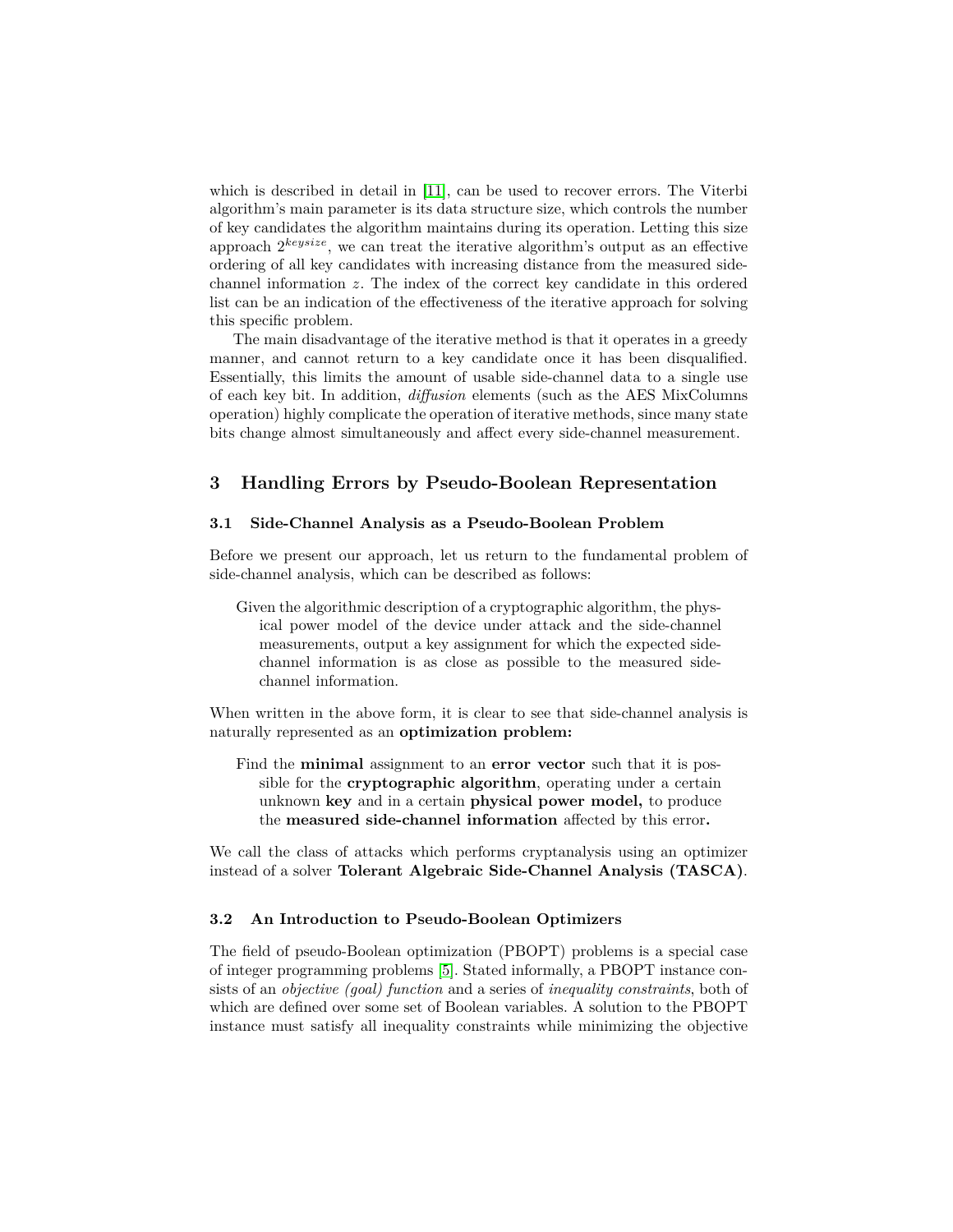function. Unlike standard Boolean satisfiability (SAT) problems, a PBOPT problem instance admits multiple solutions, choosing the one solution that minimizes the objective function.

As stated formally in [\[3\]](#page-14-9), a linear PB problem is an optimization problem over *n* binary (Boolean) variables  $x_1 \cdots x_n$  having the following form:

$$
\min c \mathbf{T} x \tag{3}
$$

$$
Ax \ge b \tag{4}
$$

$$
x \in \{0,1\}^n \tag{5}
$$

where all the coefficients are signed integers:  $A \in \mathbb{Z}^{m \times n}$ ,  $b \in \mathbb{Z}^m$ ,  $c \in \mathbb{Z}^n$ . The term  $c^T x$  is the *objective function* and the row inequalities in  $Ax \geq b$  are the *linear constraints*. The solvers we are interested in can also accept *non-linear constraints* of the form  $\sum_{i=1}^{t} d_i \prod_{j=1}^{k} \ell_{i,j} \geq r_i$ , where  $\ell_{i,j} \in \{x_{i,j}, \bar{x}_{i,j}\}$ . Because all coefficients are signed values, equality constraints (of the form  $\sum d_i \prod \ell_{i,j} =$ *r*<sub>*i*</sub>) and less-than constraints (of the form  $\sum d_i \prod \ell_{i,j} \leq r_i$ ) can also be reduced to the above form.

Because of their relation to both SAT, linear programming, and integer programming, PB instances can be solved using a variety of approaches. Some solvers attempt to compile the PB instance into a SAT instance and apply a standard SAT solver, possibly multiple times; others map the problem into an integer programming instance; some solvers use a hybrid approach, combining the best features of the two.

The pseudo-Boolean description language is very expressive and allows relatively complex constraints to be described quite efficiently. Notably, each errored side-channel measurement can be efficiently written down as a single equation.

The solver we chose to use is SCIPspx version 1.2.0 [\[3,](#page-14-9)[4,](#page-14-10)[2\]](#page-14-11). SCIPspx won the first prize for non-linear optimizer in the Pseudo-Boolean Evaluation Contest of SAT 2009 [\[15\]](#page-14-7). SCIPspx solves the optimization problem by using integer programming and constraint programming methods. It performs a branch-andbound algorithm to decompose the problem into sub-problems, solving a linear relaxation on each sub-problem and finally combining the results. The linear relaxation component of SCIPspx is the standalone LP solver SoPlex [\[21\]](#page-14-12).

#### <span id="page-6-0"></span>**3.3 Elements of a TASCA Equation Set**

To represent a side-channel attack as a PB optimization instance a TASCA equation set is written, consisting of the following four sections:

1. **A general description of the cryptographic algorithm as a set of equations**: The cryptosystem is described by writing down internal state transformations leading from plaintext to ciphertext. The specification is very hardware-minded, with each state bit/memory element (flip-flop) typically represented as a sequence of variables representing its evolution in time, and each combinational element (gate) finding its way into an equation connecting the variables. For example, the AES state has 16 bytes, each of which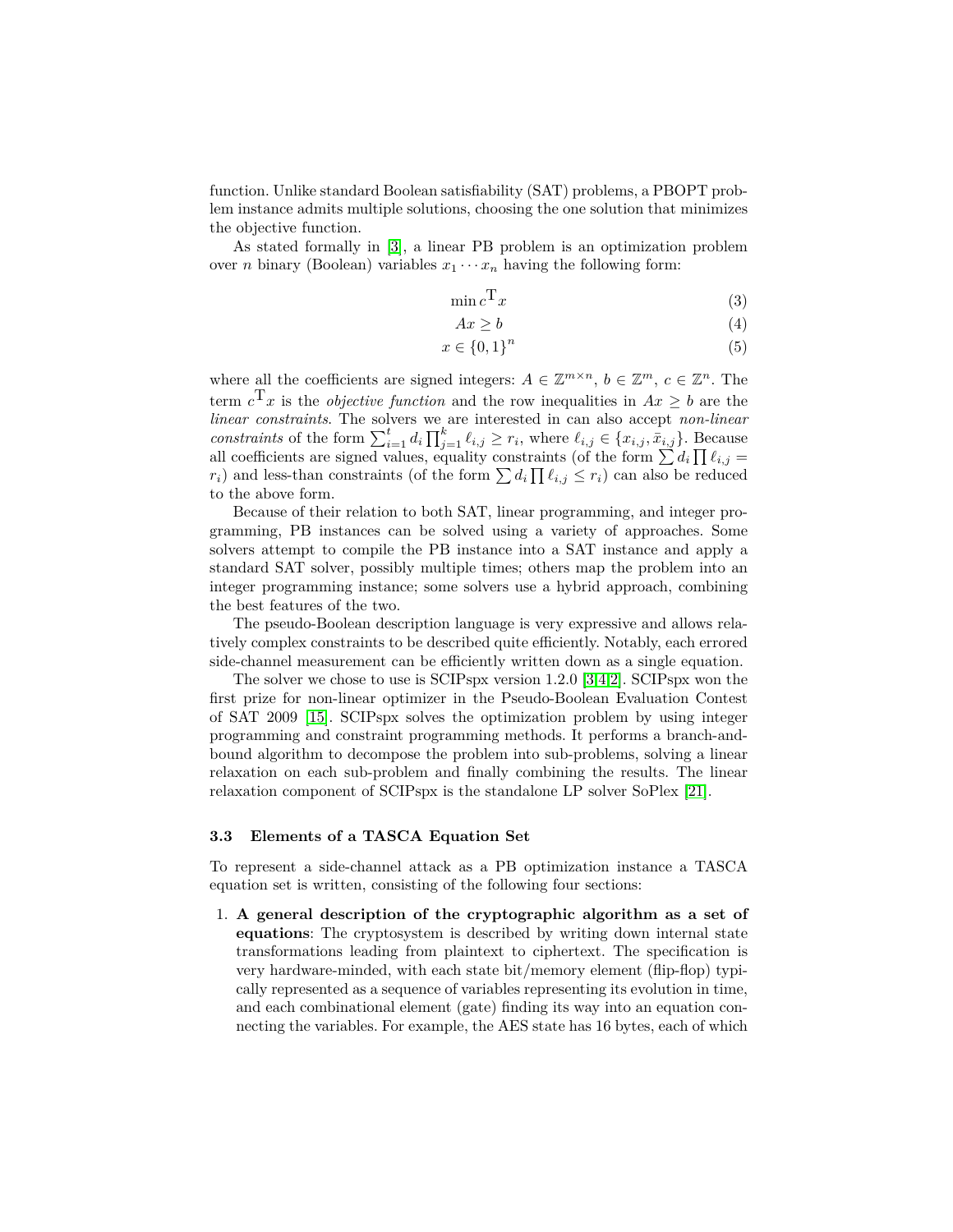changes its value 4 times in each round (other than the first and the last). This means that the state of each subround is represented by  $16 \times 8$  binary  $(0-1)$  variables, for a total of  $16 \times 8 \times 41 = 5248$  variables for an entire AES encryption. There will also be variables for every key bit and every subkey bit, and a set of equations representing the subkey expansion.

- 2. **An assignment of any known inputs to the algorithm:** These can be known plaintext or ciphertext, or even more subtle hints such as the relationship between two consecutive unknown plaintexts.
- 3. **A specification of the measurement setup:** The actual side-channel measurement is mapped to the internal state according to the structure of the physical hardware device. For example, an 8-bit microcontroller-based implementation will typically leak the Hamming weight of individual state bytes as they are accessed, while a parallelized ASIC will typically leak the Hamming distance between the former and present values of all bits in the device's internal state. Note that both in the case of Hamming distance and in the case of Hamming weight the measurement equation consists of an equality between a sum of Boolean variables on one side and an integer value on the other  $-\sum_{j} state_{i,j} = m_i$ , where  $state_{i,j}$  is the value of state variable  $j$  at time  $i$  and  $m_i$  is the side-channel measurement at time  $i$ . This form of equation is natural to write down using the PB syntax. It should be noted that when attacking the same cipher running on different target architectures, the measurement setup is usually the only section of the equation set which needs to be modified.
- 4. **A set of potentially errored measurements:** This section matches the measurements described in the previous section to actual outputs of the estimation phase. As stated previously, the main point of the TASCA approach is to allow errors in the estimation. This is done in practice by adding additional *error variables* to the above-mentioned measurement equations. These error variables are used to cancel out errors in the measurements. In our implementation we included two error variables per measurement (one with a plus sign and one with a minus), which allow the true side-channel value to be within  $\pm 1$  bits of the measured one. It should be noted that this section is the only part of the equation set which tolerates errors (all other sections are explicitly defined), and that this section only accounts for  $1\%$ to 5% of the entire set of equations for the cryptosystems we tested.

In addition to the equation set, the solver is provided with a **objective function** which it is required to minimize. In our case, our objective is to use as few error variables as possible.

# <span id="page-7-0"></span>**4 An Attack on Keeloq**

Keeloq is a block cipher which is most commonly used in remote keyless entry (RKE) systems, e.g. for cars. We chose to attack this cipher first since it has a very simple round structure which is relatively easy to represent as equations. Furthermore, a reduced version of Keeloq (using 140 rounds instead of the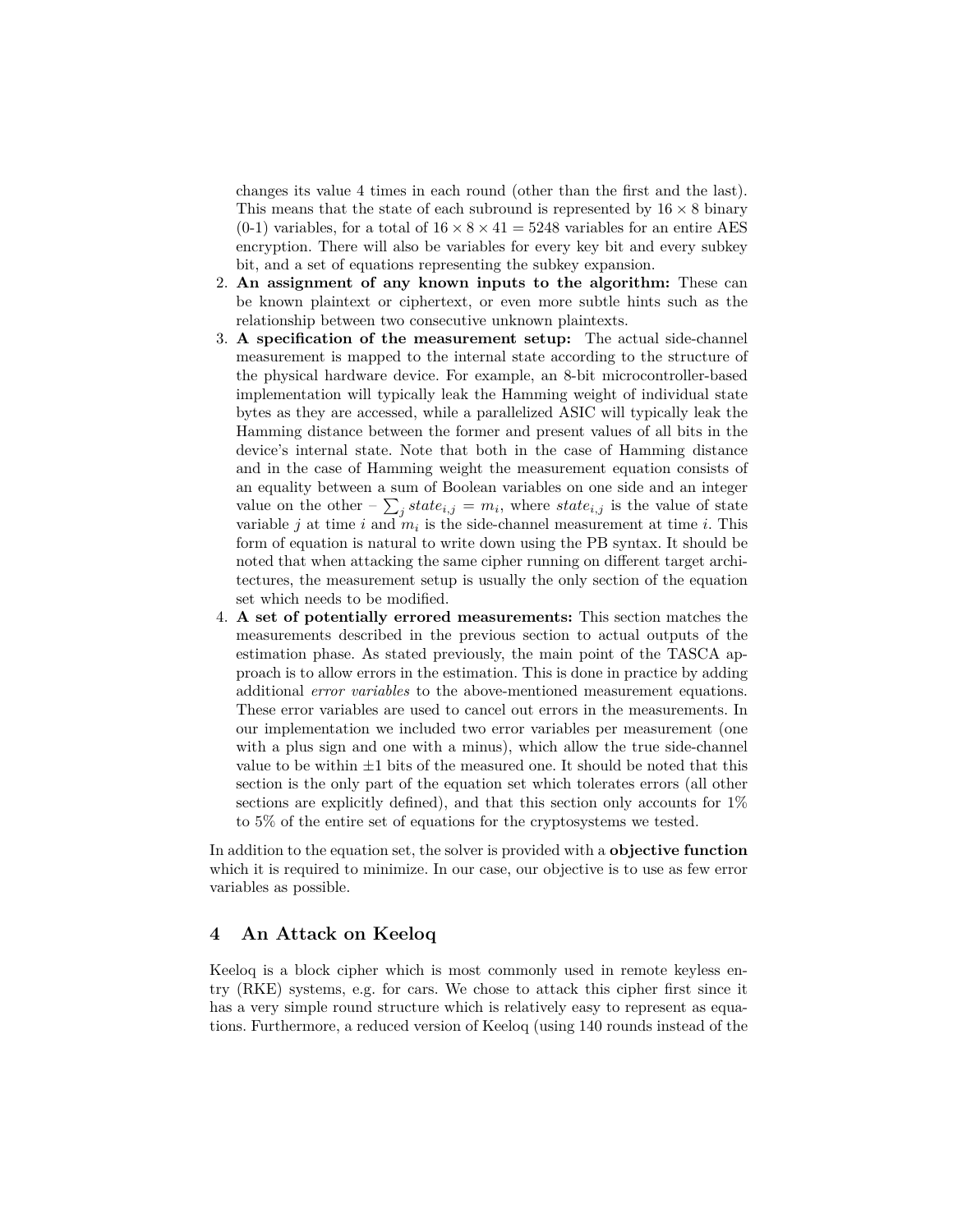full 528) was already broken using standard algebraic techniques in [\[7\]](#page-14-13) without requiring side-channel inputs. In [\[10\]](#page-14-14) a physical ASIC implementation of the Keeloq cipher was shown vulnerable to a standard DPA attack, an attack we were also able to reproduce.

Because it only operates on a single bit of the key in each round, Keeloq is very effectively attacked using the iterative approach described in [2.2.](#page-4-0)

#### **4.1 The Keeloq Algorithm**



<span id="page-8-0"></span>**Fig. 1.** Structure of the Keeloq cipher (taken from [\[10\]](#page-14-14))

The Keeloq algorithm [\[9\]](#page-14-15) is a block cipher designed for efficient hardware implementation. Keeloq has a block size of 32 bits and a key size of 64 bits. As shown in Figure [1](#page-8-0) (taken from [\[10\]](#page-14-14)), its main components include an internal state register (32 bits) and a non-linear feedback function (*NLF*). In each round of the cipher, *NLF* operates on five bits from the cipher's current state. The output from *NLF* is mixed with some prior state bits and with one of the 64 key bits and finally shifted back into the state register. To perform encryption, the plaintext is loaded into the state register, the key is loaded into the key register, and the entire system is clocked for 528 rounds. After these 528 rounds the state register contains the ciphertext. To perform decryption the ciphertext is placed in the state register and the system is clocked 528 times in the opposite direction. The progression of the state register is typically modeled as a vector of bits  $S_0 \cdots S_{559}$ , with  $S_0 \cdots S_{31}$  being the plaintext and  $S_{528} \cdots S_{559}$  the ciphertext.

#### **4.2 An Equation Set for Keeloq**

As stated in Section [3.3,](#page-6-0) a TASCA equation set consists of four elements the algorithm, the inputs, the measurement setup and finally the (potentially errored) measurements.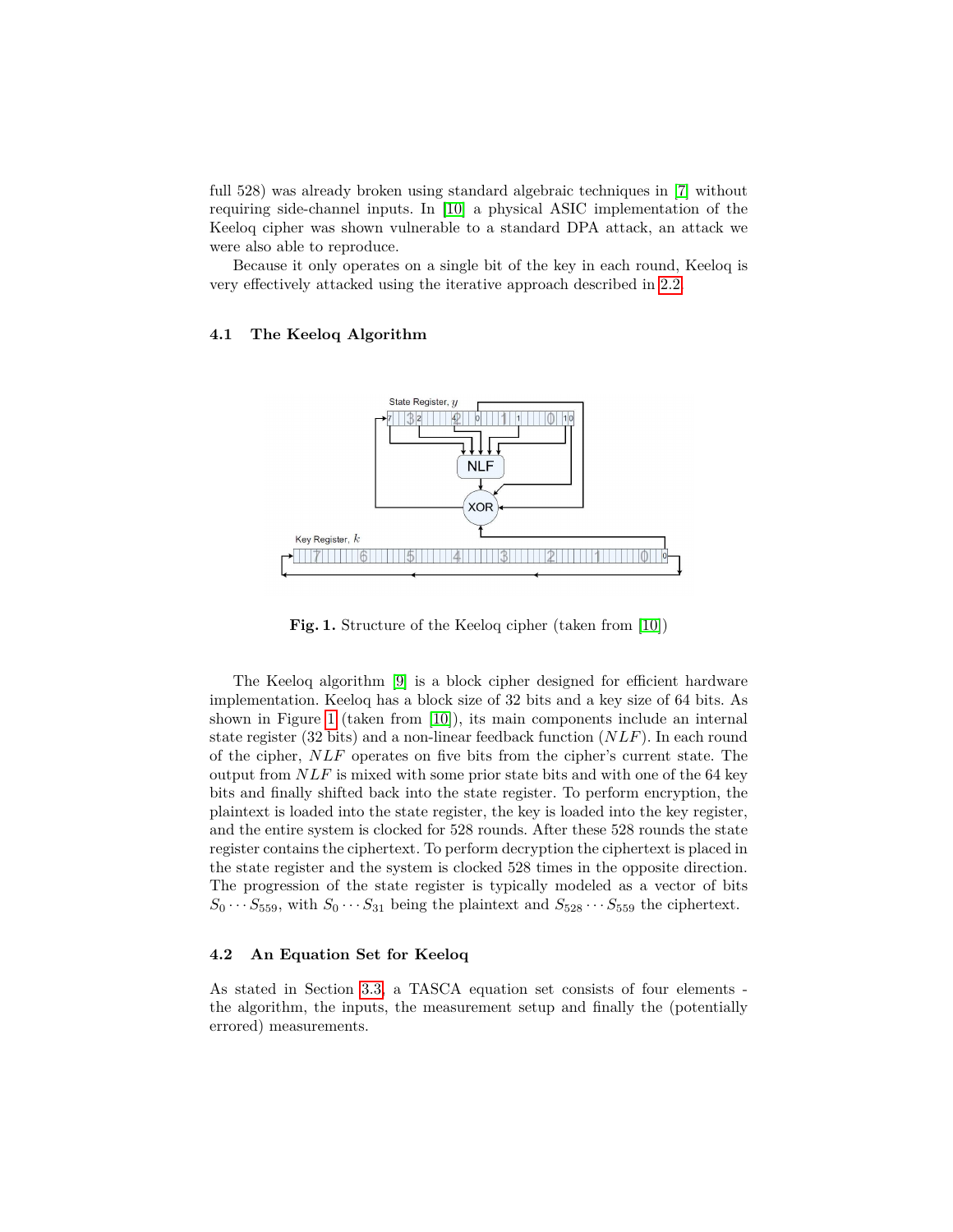The algorithmic description of a single Keeloq round is a simple set of 2 PB equations:

$$
NLF_{i} = NLF(S_{i+31}, S_{i+26}, S_{i+20}, S_{i+9}, S_{i+1})
$$
\n(6)

$$
S_{i+32} = NLF_i \oplus S_i \oplus S_{i+16} \oplus K_i \text{ mod } 64 \tag{7}
$$

The function *NLF* is a 5-to-1 non-linear function defined such that *NLF*(*a, b, c, d, e*) is bit number  $abcde_b$  (binary) of the hexadecimal constant  $3A5C742E$ , where bit 0 is the least significant bit. It has no efficient linear or algebraic representation, and is represented as a single disjunctive normal form (DNF) equation based on the function's truth table (see the extended version of this paper for more details). The XOR function on 4 variables (effectively 5, since we realize the function  $x_1 \oplus x_2 \oplus x_3 \oplus x_4 \oplus x_5 = 0$  is also represented by a single equation. Each of these equations is repeated 528 times to lead from the plaintext  $(S_0 \cdots S_{31})$ to the ciphertext  $(S_{528} \cdots S_{559})$ .

In its most common mode of operation, Keeloq uses *rolling codes* which mandates that the ciphertext is known to the attacker but not the plaintext. Accordingly, the only known input to our solver was the ciphertext.

If we assume Keeloq is implemented on an ASIC, the power traces tend to be correlated with the *Hamming distance* of the entire 32 bits of the state register between the current round and the previous round (a similar attack can also be mounted if the device leaks the Hamming weight). To put this into equation form, we define the Hamming distance between each two consecutive bits of the state progression and group them in sets of 32. Finally, we add two additional Boolean variables to the measurement sums to allow for errors:

$$
hd_i = S_i \oplus S_{i-1} \tag{8}
$$

$$
HD_i = \sum_{j=i}^{i+32} hd_j \tag{9}
$$

$$
\widehat{HD_i} = HD_i + e_i^+ - e_i^-
$$

The number of rounds for which we produce side-channel measurement equations (*msc*) is a configuration parameter of the system: the following subsection shows how to select a proper value for *msc*. A Keeloq key recovery instance with side-channel measurements equations applied to the final  $m_{sc} = 90$  rounds of encryption contains a total of 428 equations and has a file size of about 140K. A partial listing of a sample PB instance is provided for reference in the extended version of this paper.

#### **4.3 Attack Results**

We performed a power simulation of 300 ASIC-based Keeloq decryptions, corrupted the simulated power measurements with different probabilities of error and submitted them to the SCIP PB-solver. For each decryption and tested error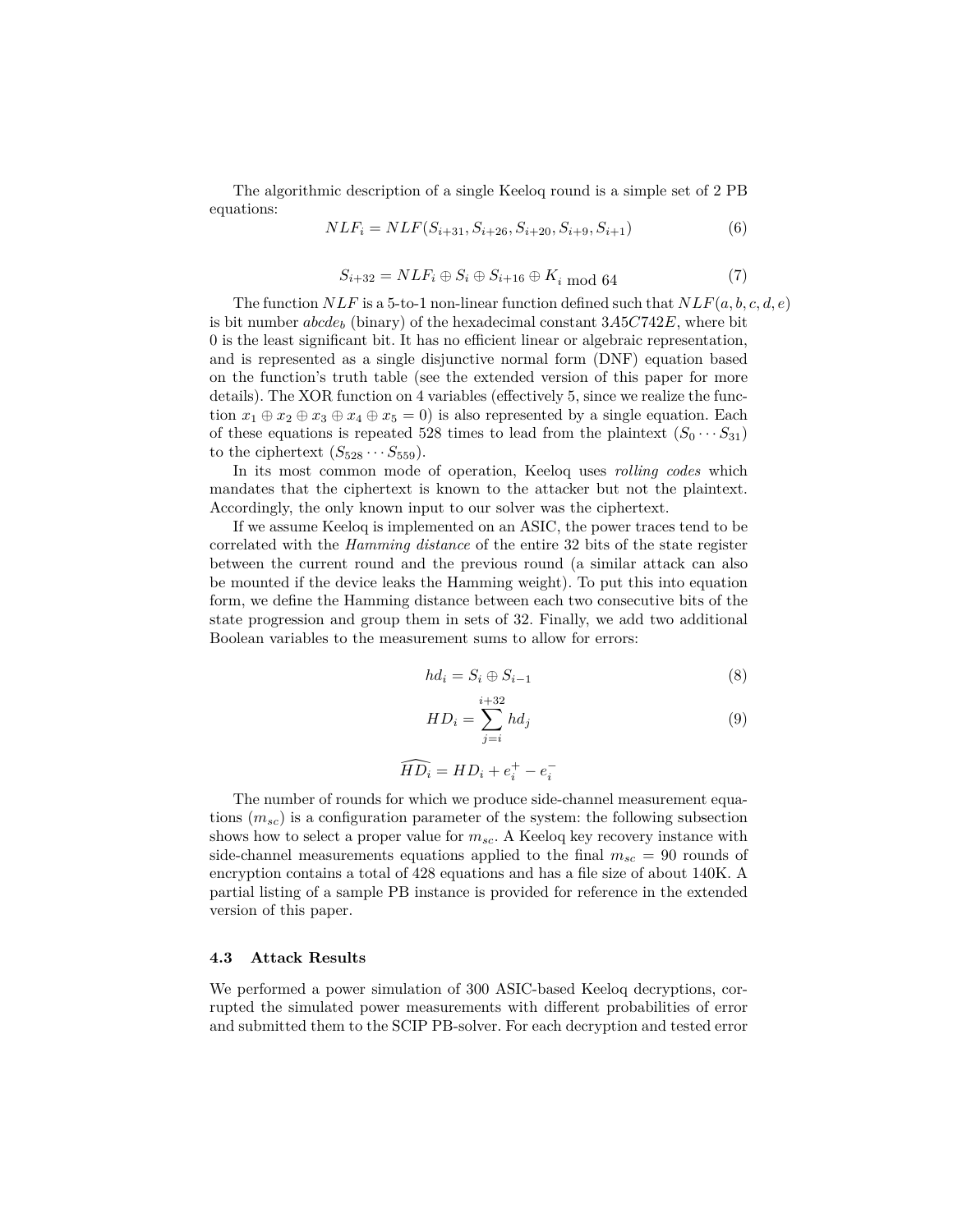probability, we selected  $P_{err} \times 528$  rounds and corrupted the side-channel values measured in those rounds (specifically, the device-total Hamming distance) by  $\pm 1$ . The attack used the 64-bit version of SCIPspx 1.2.0 on a quad-core Intel Core i7 950 at 3.06GHz with 8MB cache, running Windows 7 64-bit Edition. In each experiment the solver was asked to recover the 64-bit key from the errored side-channel outputs produced by the final 90 rounds of encryption.

Figure [2](#page-10-0) shows our results. For reference we also show the performance of an iterative attack on the final 64 rounds of the encryption using comparable bit error rates. We emphasize that the attack is on the **full** 528-round cipher, even though it uses only a subset of the measured side-channel data.





<span id="page-10-0"></span>**Fig. 2.** TASCA key recovery from the final 90 rounds of Keeloq

<span id="page-10-1"></span>**Fig. 3.** TASCA speed as a function of *msc*

It can be seen that the solver was able to find the key even with  $P_{err} = 18.8\%$ with an average running time of 3.8 hours per instance, and that the time grows super-linearly with the error probability. The TASCA solver is 10 to 100 times faster than the iterative solver on instances with  $P_{err} \geq 11\%$ .

We also noted it was important to properly choose the number of side-channel measurements passed to the solver (*msc*). When too few rounds were passed, the optimal solution found was not necessarily the correct key. When too many rounds were passed, the computational burden involved slowed down the solver, as shown in Figure [3.](#page-10-1) In the case of Keeloq a good tradeoff was  $m_{sc} = 90$  rounds which provided enough information to find the key in nearly all of the cases. For lower  $m_{sc}$  values the solver returned incorrect results for at least 25% of the instances.

As an aside note, the iterative decoder, which struggled with single-trace key recovery, had much better performance when attacking multiple traces. The algebraic solver did not perform as well with additional inputs, since each additional trace significantly increased the size of the equation set.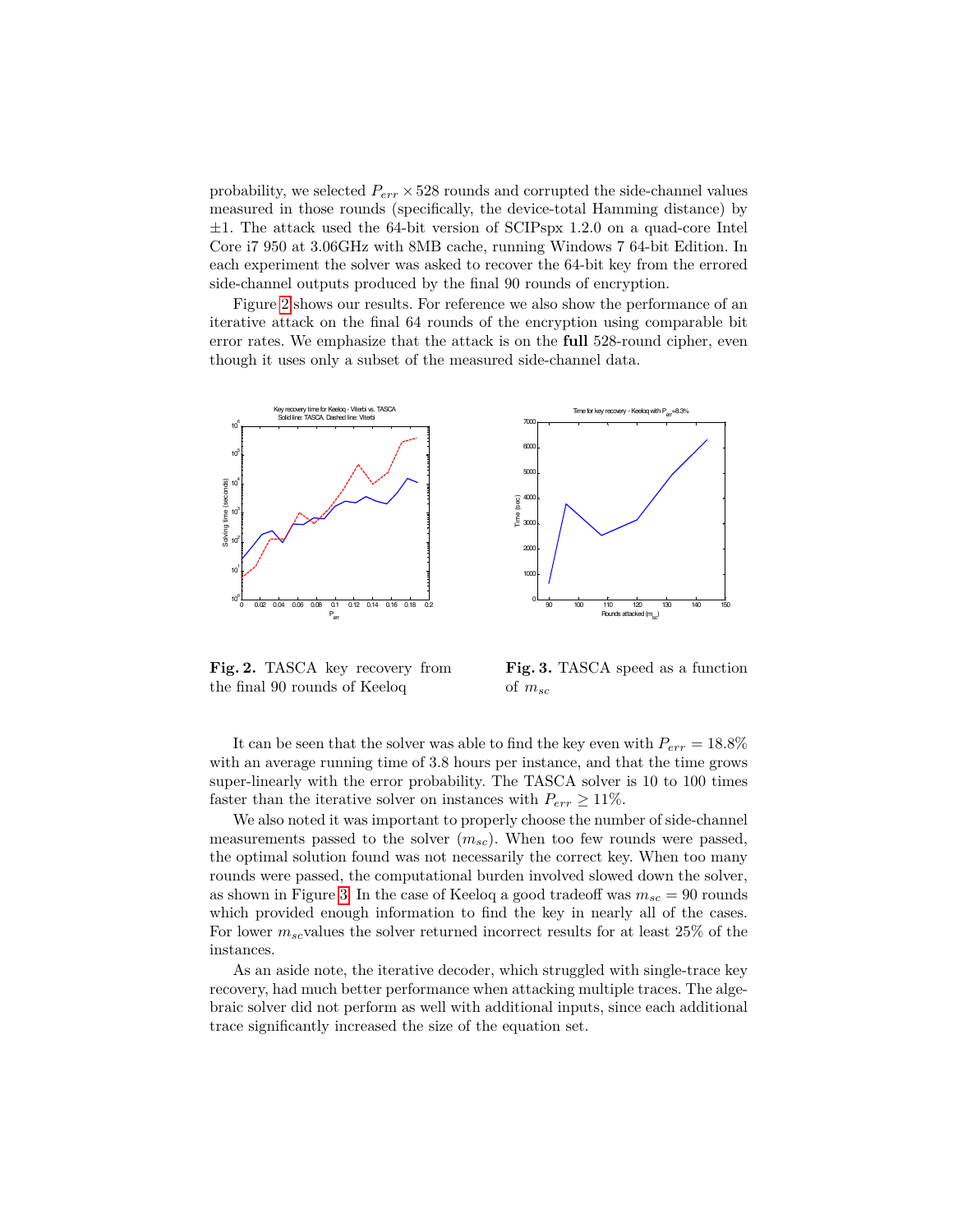<span id="page-11-1"></span>

|                        |       |        | Keeloq AES (LUT) AES (Canright) |
|------------------------|-------|--------|---------------------------------|
| Instance file size     | 553K  | 32873K | 12569K                          |
| $\#$ of equations      | 1153  | 27344  | 93090                           |
| $\#$ of variables      | 13825 | 171208 | 229008                          |
| $\#$ of constraints    | 13825 | 173640 | 231506                          |
| Encryption time (sec.) | 2.59  | 61.07  | 245.45                          |

**Table 1.** Instance size and performance of straight encryption

# <span id="page-11-0"></span>**5 Preliminary Results on AES**

### **5.1 The AES Algorithm**

We chose to model our device under attack as naïve 8-bit microcontroller implemention of AES-128[\[8\]](#page-14-16), is a block cipher with a 128-bit key and 16-byte (or 128-bit) input blocks. To perform encryption, the plaintext is first fed into a 16-byte state register. This state register is then manipulated 41 times during the sequence of the 10 rounds of AES-128 to produce the ciphertext. There are 4 types of manipulations: SubBytes, AddRoundKey, ShiftRows and MixColumns, with SubBytes being the only non-linear operation in AES. AddRoundKey is performed 11 times during encryption, first with the supplied secret key and then 10 times with round keys derived from the secret key using a non-linear process which uses the SubBytes process as well.

### **5.2 An Equation Set for AES**

The AES hardware realization can be modified and optimized in a variety of ways. Specifically when dealing with the S-box component of AES, which performs the SubBytes operation, there are a variety of hardware implementations offering various tradeoffs between better speed and more efficient hardware consumption.

Our first TASCA representation of AES implementation was based on a port of an OpenCores VHDL AES code [\[19\]](#page-14-17). This implementation models the S-box as a lookup table (LUT), leaving the compiler with the task of optimizing it to a minimal hardware footprint. A second TASCA representation was based on the efficient composite field representation of the S-box designed by Canright [\[6\]](#page-14-18). In this design, the S-box input is manipulated under a more efficient basis representation.

Table [1](#page-11-1) summarizes the performance of the two cipher implementations, with the performance of the Keeloq encryption provided as reference. Since the encryption was described as an equation set, performance was similar whether the plaintext, the ciphertext or any intermediate state was supplied. Similarly, any round key can be substituted for the secret key with no effect on performance. Analyzing the results, it appears that the performance of the solver is dominated by the number of equations under consideration and not by the complexity of the equations themselves. This may be a property of the SCIP solver, and not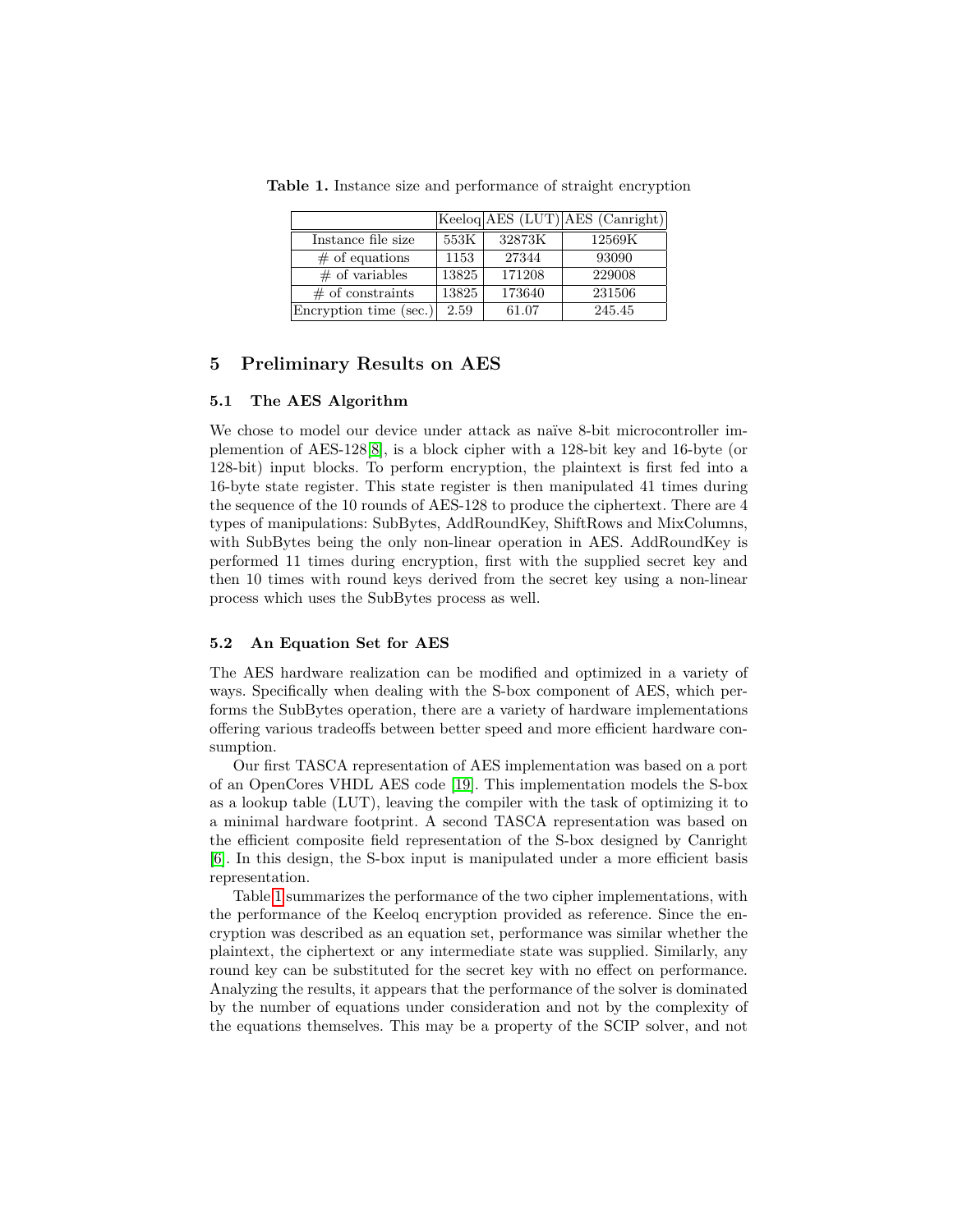| Rounds | AES (LUT) |                                                                                                           |      | AES (Canright) |      |        |  |
|--------|-----------|-----------------------------------------------------------------------------------------------------------|------|----------------|------|--------|--|
|        |           | $\vert$ instance size $\vert \#$ of equations time (sec) instance size $\vert \#$ of equations time (sec) |      |                |      |        |  |
|        | 765K      | 164                                                                                                       |      | 208K           | 1484 | 193    |  |
|        | 1529K     | 308                                                                                                       | 1341 | 414K           | 2948 | 10800  |  |
|        | 2293K     | 452                                                                                                       | 1690 | 620K           | 4412 | 345600 |  |

<span id="page-12-2"></span>**Table 2.** A TASCA attack on the AES key expansion phase

of PB optimizers in general, since SCIP essentially performs a search over the tree of equations. Specifically, other PB solvers which compile their inputs into SAT instances may show better performance using the Canright S-box, since its reduced hardware complexity should make it easier to simulate.

Surprisingly, the solver had a very hard time inverting the SubBytes and MixColumns operations given their algebraic description. We found out that including equations for both SubBytes and for inverse SubBytes (that is, one equation stating that  $S_{i+1} = SubBytes(S_i)$  and another stating that  $S_i =$  $SubBytes^{-1}(S_{i+1})$  sped up the solver dramatically.

#### **5.3 Initial Results**

To date, the only attacks we have run on AES are reconstructions of the SPA attack of Mangard on the key expansion algorithm, as described in [\[13\]](#page-14-19), without any errors. A secret key was recovered from 1, 2 and 3 rounds of expansion (16,  $32$  $32$  and  $48$  Hamming weights<sup>3</sup>). The key expansion was modeled using both S-box representations. The results are summarized in Table [2.](#page-12-2)

The time performance of the solver was worse than we estimated. We were also surprised to find that Canright representation yielded longer running times than the LUT representation, despite having instances that are 3 times smaller. Understanding these phenomena is a topic of future work.

### <span id="page-12-0"></span>**6 Open Issues**

#### **6.1 Full Attack Against AES and Other Ciphers**

Our preliminary results thus far show that single-trace side-channel attacks against AES can be represented as PBOPT problems, and that the representations vary dramatically in size and complexity depending on the hardware implementation we start with. Furthermore, TASCA running time was not correlated with instance size - in fact the more compact Canright representation produced run times an order of magnitude slower than those produced by the LUT representation. We plan to try and better understand which instance types lead to faster TASCA attacks.

<span id="page-12-1"></span><sup>&</sup>lt;sup>3</sup> The published results in [\[13\]](#page-14-19) show that 40 recovered Hamming weights are enough to uniquely determine the secret key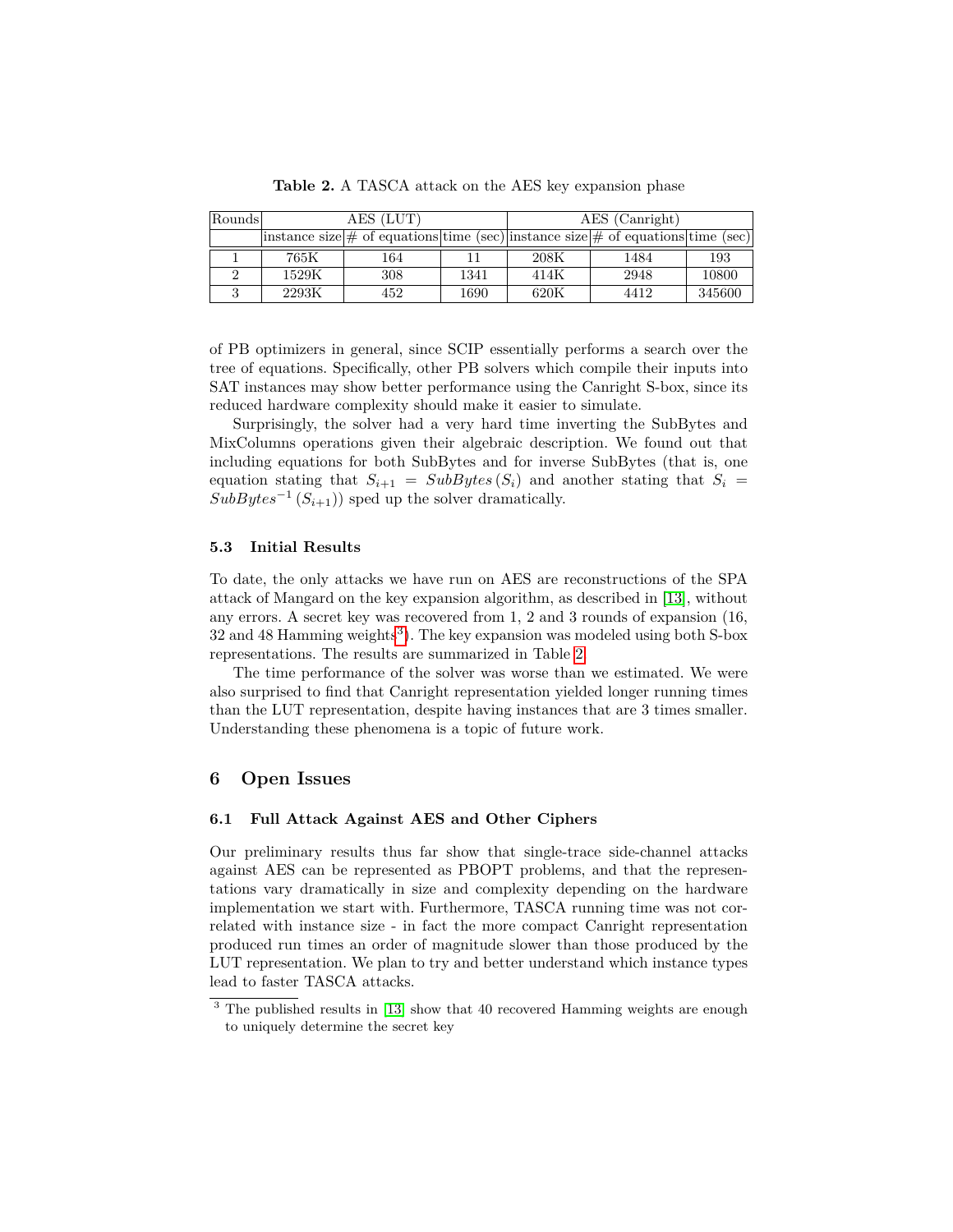#### **6.2 Better PB Solvers**

The authors do not claim to be experts in the design and usage of PB solvers. In fact, the SCIP tool which we used has hundreds of configuration options which were left at their default values. It appears that the performance of the solvers can be increased by quite a large factor using careful design – the fact that a simple AES encryption took 60 seconds on our unoptimized platform is especially surprising. Since these solvers rely on heuristics to improve their performance, a set of heuristics for cryptanalysis needs to be developed. With a proper choice of heuristics we hope the performance of these attacks can be increased by several orders of magnitude, either by using SCIP or by evaluating a different PB solver. To this end, we have shared our cryptanalytic instances with the PB design community [\[15\]](#page-14-7).

#### **6.3 TASCA as Part of the Design Tool Chain**

The specification language used to define PB optimization problems is rich enough to allow description of arbitrary Boolean circuits. It seems possible to write a compiler that receives a hardware description in a high-level language such as VHDL [\[1\]](#page-13-1) and outputs a PB-solver instance. Such a tool can be made part of a secure hardware design workflow, allowing designers to evaluate the susceptibility of their designs to side-channel attacks. By performing TASCA attacks with different subsets of the side-channel information, designers can assess the risk caused by exposure of various components of the internal state and so decide which components need a higher level of protection.

### <span id="page-13-0"></span>**7 Conclusion**

We showed a new attack methodology called *Tolerant Algebraic Side-Channel Analysis (TASCA)*. Our methodology transforms a single-trace side-channel analysis problem into a *pseudo-Boolean optimization problem* (PBOPT) form. The PBOPT syntax allows a very natural representation of measurement errors. We showed that using our approach we are able to mount successful single-trace attacks against real ciphers, even in the presence of realistic error rates.

**Acknowledgements.** Parts of the research described in this paper have been supported by the Austrian Science Fund (FWF) under grant number P22241- N23 ("Investigation of Implementation Attacks"). The authors wish to thank the anonymous reviewers for their encouraging and insightful comments.

# **References**

<span id="page-13-1"></span>1. IEEE standard VHDL language reference manual. *IEEE Std 1076-2008 (Revision of IEEE Std 1076-2002)*, pages c1 –626, 26 2009.